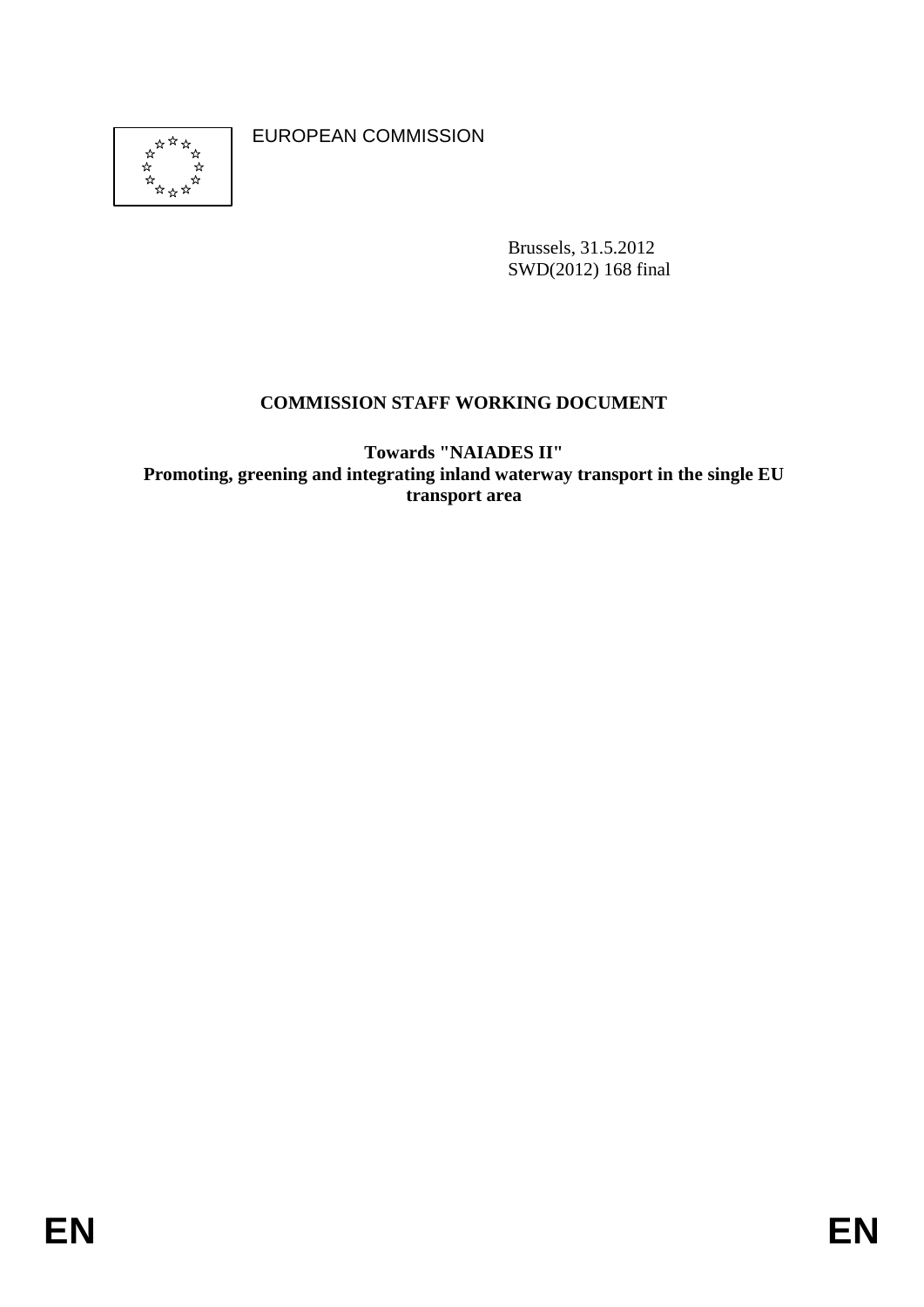# **TABLE OF CONTENTS**

| 1.               |                                                                                |  |
|------------------|--------------------------------------------------------------------------------|--|
| 2.               |                                                                                |  |
| 3.               |                                                                                |  |
| $\overline{4}$ . |                                                                                |  |
| 5.               |                                                                                |  |
| 6.               | Inland waterway transport governance – European and international level  10    |  |
| 7.               | Exploitation of financing possibilities offered by EU financing instruments 11 |  |
| 8.               |                                                                                |  |
|                  |                                                                                |  |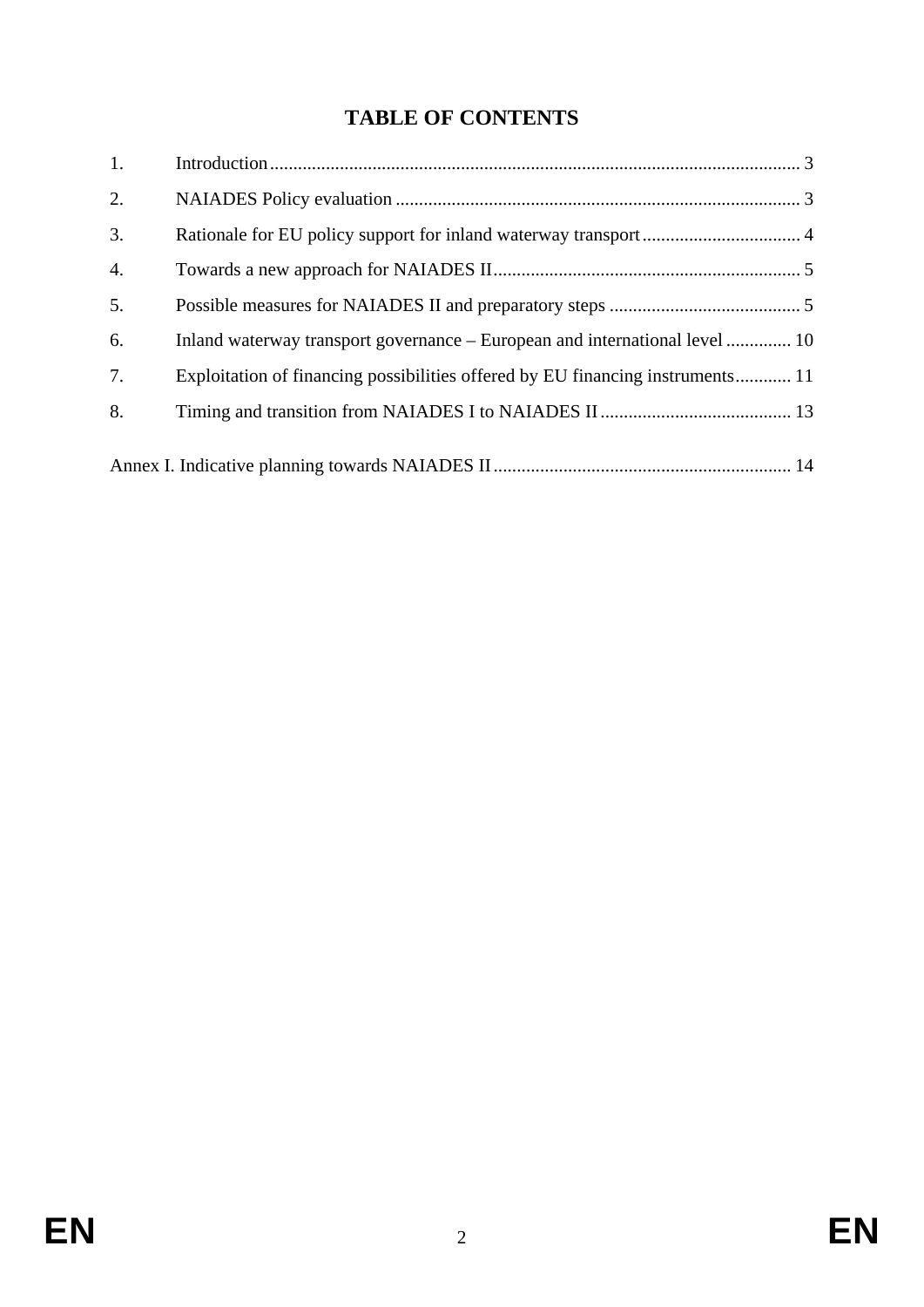# **COMMISSION STAFF WORKING DOCUMENT**

#### **Towards "NAIADES II"Promoting, greening and integrating inland waterway transport in the single EU transport area**

#### <span id="page-2-0"></span>**1. INTRODUCTION**

The preparation of the new NAIADES II programme which started beginning of 2011 takes place against the background of an evolving policy context, with the White paper "A Roadmap to a single European Transport Area<sup>n1</sup>, the Communication on a multi-annual financing framework<sup>2</sup> and the subsequent proposals for implementing instruments which have been adopted since.

Together with the feedback from the stakeholders following various rounds of consultation, this has led the Commission services to reorient the initial approach for the continuation of the NAIADES I programme, and to issue the present staff working document defining a number of orientations for and the stepping stones towards the adoption of the NAIADES II.

#### <span id="page-2-1"></span>**2. NAIADES POLICY EVALUATION**

The NAIADES I action programme for the promotion of inland waterway transport covers the period from 2006 until 2013. The Mid-term progress report<sup>3</sup> for the NAIADES Action Programme adopted in April 2011 lists achievements in five essential areas identified in the NAIADES programme: market development, fleet modernisation, jobs and skills, awareness building and infrastructure.

The report concludes that **a large number of measures of NAIADES have been realised** and that other measures are on their way, but also that a **number of measures need to be reassessed** in the light of new developments. The report further refers to the **support from EU funds for a number of activities of the NAIADES programme**, such as research and development, a limited number of infrastructure projects and River Information Services (RIS), but it recognises also that **the existing funds have not been fully exploited**, due to lack of sufficient mature projects, and points to the lack of own resources for NAIADES. The report highlights also the **interrelation** of inland waterway transport policy **with other policies** such as intermodality or the internalisation of external costs but emphasises above all **the need for continuity of the programme and its measures** and the need to address the current **complex organisational structure of the sector**.

The Commission restated in the report the importance of the social dialogue in the sector and took account of the negotiation of the social partners regarding working time as one of the main elements under "Jobs and Skills" chapter of NAIADES. Meanwhile, the social partners signed their European agreement concerning certain aspects of the organisation of working

 $\frac{1}{1}$ COM(2011)0144 final

 $\overline{2}$ COM(2011)398 final

<sup>3</sup> SEC(2011)453 final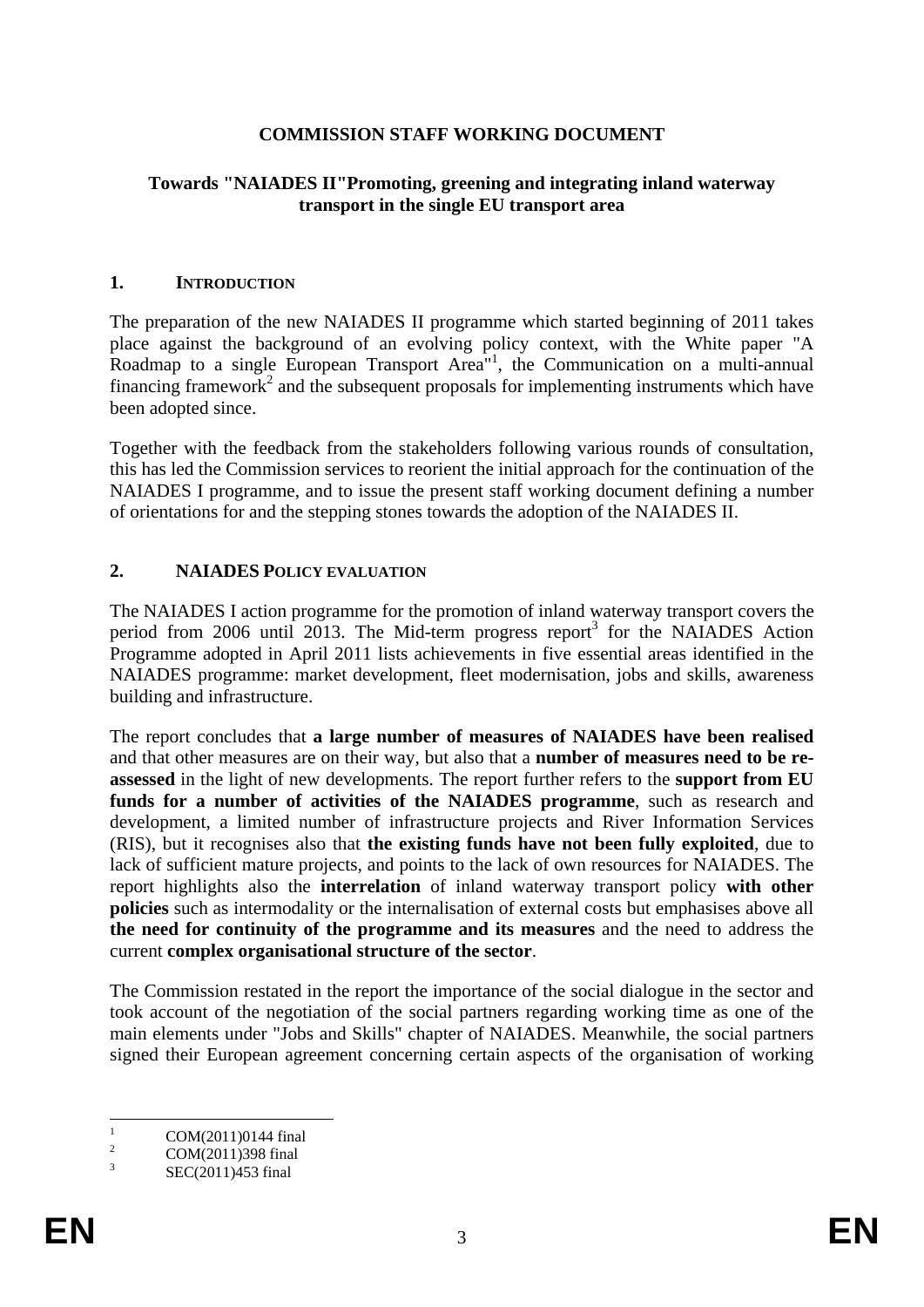time in inland waterway transport on 15 February 2012. They requested the Commission that the agreement be implemented by a Council decision according to Article 155(2) TFEU.

The report also points to the key role of  $PLATINA<sup>4</sup>$  for the implementation of NAIADES. PLATINA is the platform for the implementation of NAIADES bringing together interested inland waterway transport stakeholders, Member States from 9 European countries, River commissions and industry representatives. It is funded through the 7th Research Framework Programme<sup>5</sup> (FP7).

This Mid-term progress report of NAIADES has been complemented by a broader assessment of the mid and long term perspectives for inland waterway transport in Europe. A study<sup>6</sup> contracted by the Commission characterises inland waterway transport by its low transport costs, high transport capacity, no congestion, low energy consumption and carbon footprint, low noise levels as well as safe and secure transport services. Given the outlook for increase of freight transport and of saturation of road and rail networks, it remains **necessary to make more use of inland waterways**.

However, contradictory to the desired development, the modal share of inland waterway transport has in the past decade been **gradually declining** and its medium term and long term **prospects with regard to modal share are negative as well.** Indeed, the road and rail transport modes are expected to grow faster than this mode of transport.

A second major concern brought up by the study is the **poor progress made on reducing air pollutant emissions of vessels** such as nitrogen oxides and particulate matter. Already today road freight transport uses more modern and cleaner engines than inland waterway transport. It is only due to its scale advantage over the road, that in many cases the emission per tonne km does not exceed that of road transport. It is however expected that, in 2020, due to the rapid modernisation of the fleet of trucks in Europe, the **emissions per tonne km for road haulage will in many cases also be better than for inland waterway transport**.

# <span id="page-3-0"></span>**3. RATIONALE FOR EU POLICY SUPPORT FOR INLAND WATERWAY TRANSPORT**

In the course of an average year, around 140 billion ton-kilometres of transport work is performed on inland waterways, transporting around 500 million tons of cargo. The inland waterway network in the EU includes about 37.000 km inland waterways in 20 Member States; 12 Member States are directly interconnected through inland waterways. Although this represents only a modest percentage of the overall EU transport network and activity, it remains a formidable volume of freight transported over a network with a huge spare capacity capable to alleviate the busiest parts of the EU road and rail network.

The Transport White paper sets the overall EU target to reduce transport related greenhouse gas emissions by 60% until 2050, while at the same time accommodating the expected increasing demand for mobility. It moreover recognises that this target can only be achieved if all modes of transport contribute to the best of their abilities to the sustainable, integrated transport system of the future.

 $\frac{1}{4}$ More information on the activities of PLATINA can be found on www.naiades.info

<sup>5</sup> Decision 1982/2006/CE of the European Parliament and of the Council of 18/12/2006 concerning the Seventh Framework Programme of the European Community for Research, Technological Development and Demonstration (2007 – 2013), OJ L 412, 30.12.2006, p. 1–43

http://www.naiades.info/page.php?id=96&page\_pos=11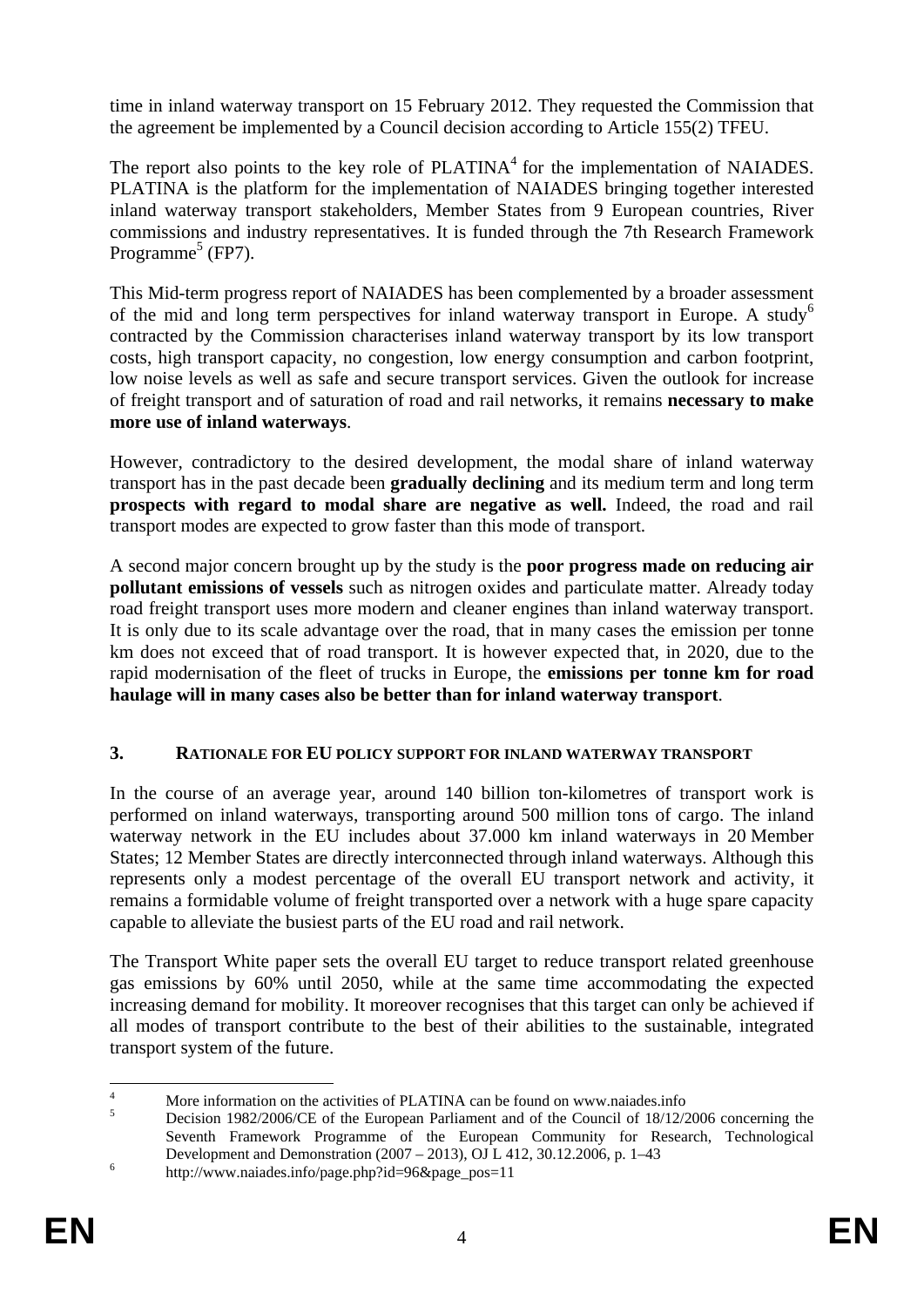Inland waterway transport definitely has potential in this respect: the preferred policy option of the White Paper anticipates that the modal share of inland waterway transport can improve by 2050 by more than 20% compared to the business as usual scenario. inland waterway transport remains the most energy-efficient and climate friendly of all modes of transport and its energy efficiency can still be further improved. Its emissions (and associated external costs) have moreover much more reduction potential than for the other modes of transport. Realising its potential is therefore a priority and a vital part of the EU's transport policy mix.

# <span id="page-4-0"></span>**4. TOWARDS A NEW APPROACH FOR NAIADES II**

The preparation of the NAIADES II programme so far includes – in addition to the abovementioned policy evaluation actions, an Internet consultation and two stakeholder meetings which took place mid-2011 and beginning of 2012. Stakeholders broadly endorse the conclusions of the policy evaluation and stress the need for a successor programme for NAIADES. Stakeholders also consider that the broad range of NAIADES I actions need to refocus on those which contribute significantly to the key objective for inland waterway transport **to reverse the current trend of subdued performance of inland navigation in comparison to other transport modes with respect to volumes of freight transported and with respect to sustainability**.

Stakeholders also considered necessary to fully exploit the instruments of the Multi-annual Financial Framework 2014-2020 for inland waterway transport and to step up the policy ambition, including through further legislative measures in key priority areas.

The present staff working document sets out the broad orientations and concrete actions the Commission services will take in the further process of towards the NAIADES II Communication. It identifies what concrete preparatory actions would help realising the inland waterway transport's potential and reverse the current trends. These actions – summarised in Annex I – are organised in section 5 around the following themes: infrastructure, markets, fleet, jobs and skills, and information exchange and sharing. The staff working document concludes by specifying in point 6 how the Commission services intend to engage with the key stakeholders to achieve these actions and by indicating in point 7 how the EU's financial instruments in support of the future NAIADES II programme could be activated.

# <span id="page-4-1"></span>**5. POSSIBLE MEASURES FOR NAIADES II AND PREPARATORY STEPS**

# *Infrastructure*

Infrastructure remains one of the key impediments for the unleashing inland navigation's potential. Many bottlenecks and missing links continue to exist, maintenance is sometimes neglected or insufficiently coordinated, connections to other transport modes or to key locations of industrial or commercial activity are lacking, etc. Investments are necessary to build missing links such as the Seine-Scheldt connection, to upgrade the capacity of rivers and to overcome bottlenecks. Better spatial development planning should stimulate manufacturing companies to locate close to the waterways and freight terminals and investment in RIS should improve the transparency of inland waterway transport, support its integration into the multi-modal logistic chain and help consolidating freight volumes.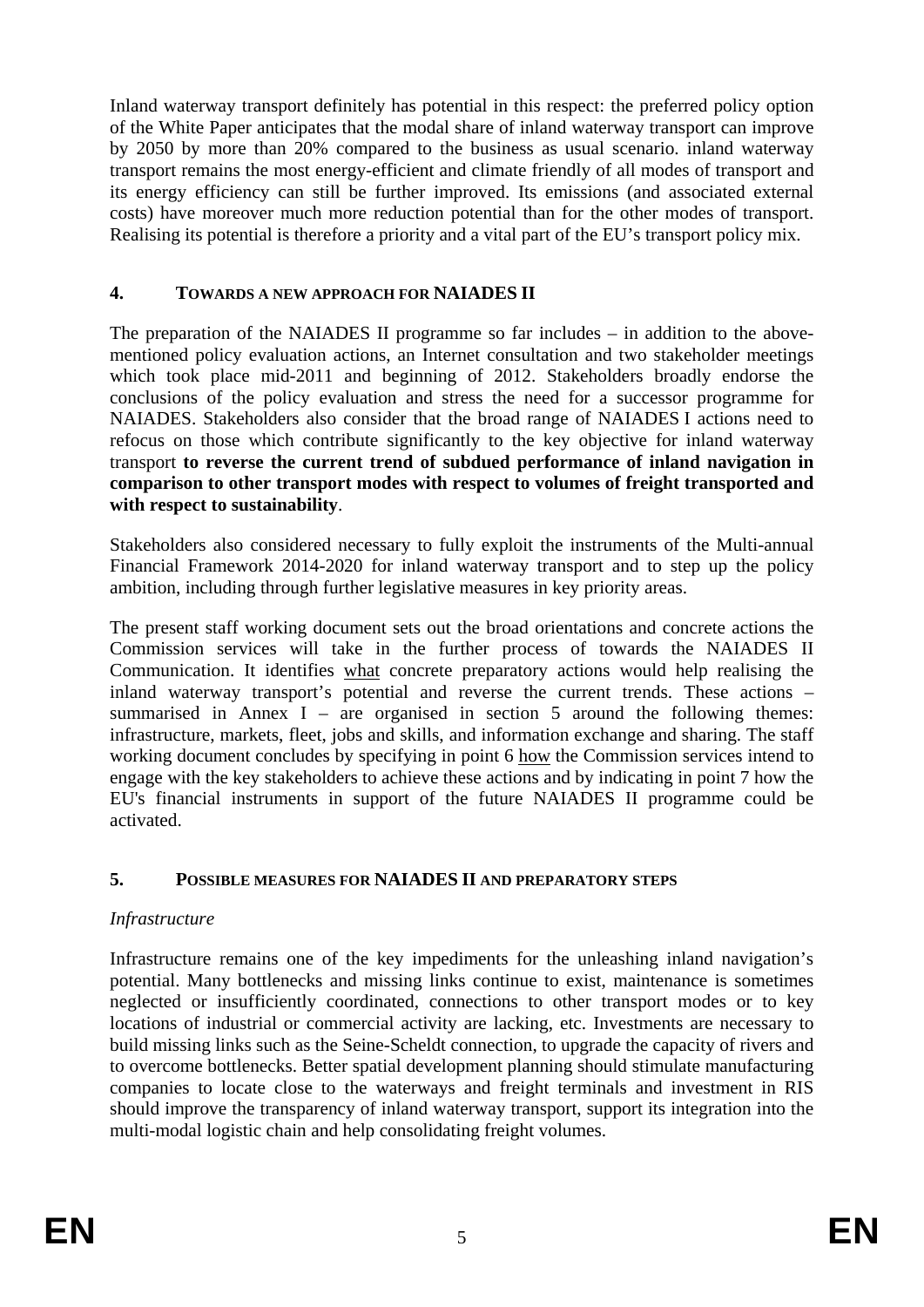The Trans-European Transport Networks policy (TEN-T) provides the framework for addressing these issues. Proposals for the revised TEN-T Guidelines<sup>7</sup> and for the Connecting Europe Facility<sup>8</sup>  $(CEF)$ <sup>9</sup> were adopted by the Commission on 19 October 2011. They will contribute significantly to establishing a competitive and resource-efficient transport system and embrace both the existing and planned infrastructure. The main innovation is the duallayer approach with the core network as the top layer, for which the Commission proposes a reinforced corridor approach for its implementation. These corridors would provide for greater modal integration, interoperability and coordinated development and management of infrastructure. The Member States concerned and the other public and private parties involved would work together under the auspices of a European coordinator who will facilitate the establishment of TEN-T corridor work plans – including TEN-T corridor investment plans and will monitor their implementation, including the development of the TEN-T project pipeline. The Commission services envisage supporting this process through **guidance for integration of inland navigation and ports into the TEN-T multimodal corridors.** This guidance – a reference tool of an explanatory nature for the European Coordinators – would address all the transport modes and set out in more detail how to take account of the inland waterway transport potential when developing the multimodal corridors.

The CEF Proposal lists ten TEN-T corridors as part of the core network on which support should be focussed. Seven of these corridors have an important inland waterway component with substantial potential for minimising the corridor's environmental impacts, decreasing congestion and lowering operating and administrative costs of transport. For some of these corridors, realising this potential will require further improvement of infrastructure implying substantial investments amounting to several billion Euros.

Inland ports are key components of the multi-modal corridor infrastructure: a welldimensioned network of inland ports is a necessary pre-condition to enhance the share of inland waterway transport as set forth in the White Paper. This implies a network of accessible inland ports with sufficient quality and capacity for transhipment and logistic facilities. Also sea ports play an important role in determining the modal choice of their hinterland connections. Today, infra and super-structure in seaports is often insufficiently adapted to service inland vessels. The TEN-T policy will actively promote **inland waterwayfriendly seaport designs and operations** so as to improve the share of hinterland transport for inland navigation where opportunities for this mode of transport exist.

The future of inland waterways, as envisaged by the revised TEN-T policy, lies in their ability to be fully integrated into a resource-efficient and multimodal TEN-T network. This in turn would provide a stable outlook for the inland navigation sector and lead to confidence for future investment and growth. The Commission services intend to regularly assess progress with the implementation and assess whether specific initiatives are needed for achieving good navigation status.

Cleaner, safe and efficient inland navigation also needs **infrastructure-related investment in research and new technologies**. For instance, clean vessels will require infrastructure that bring clean fuels to the vessels. The Commission is preparing a **European alternative fuels strategy covering all modes of transport**, as announced in the Transport White Paper.

<sup>—&</sup>lt;br>7 COM(2011) 650 final/2

<sup>8</sup> COM(2011) 665/3  $\overline{9}$ 

All references to instruments proposed by the Commission under the multiannual financing framework 2014-2020 have to be understood as being without prejudice to the outcome of the on-going Council and Parliament negotiations on these instruments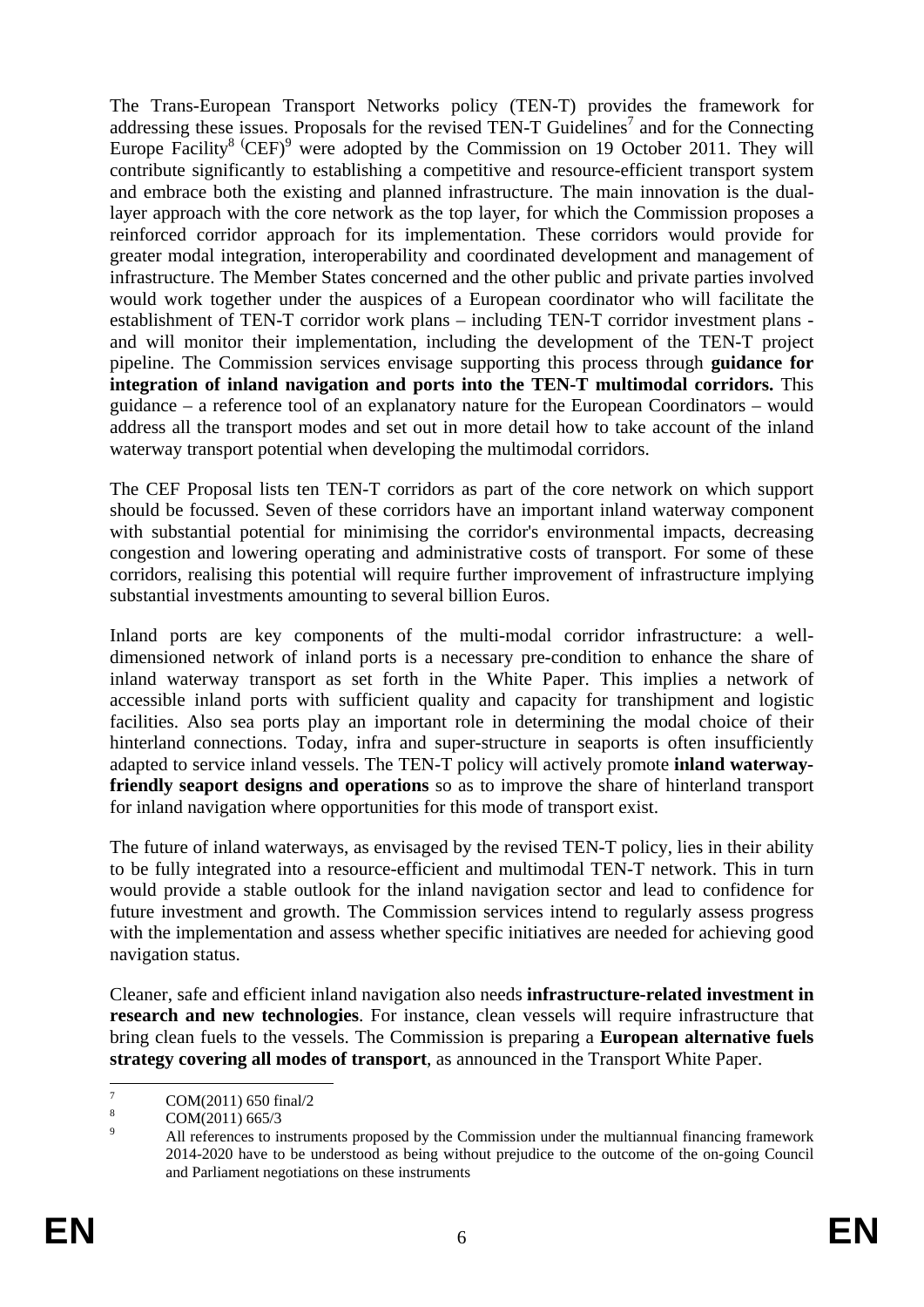The Commission services also intend to promote in the framework of the on-going TEN-T programme and the future TEN-T/CEF instruments the **provision of clean power supply for inland navigation**. Development and management of inland waterways needs to be pursued in a way which takes into account the various functions of inland waterways and which ensures full compliance with the relevant environmental legislation<sup>10</sup>. Sustainable, safe, secure and efficient inland waterway transport including calamity abatement will require further investment in infrastructure and related information systems.

#### *Markets*

A number of market failures continue to stand in the way of realising the full potential of inland waterway transport. Inland waterway transport loses out too often from other transport modes in particular where consolidation of freight volumes or integration of inland waterway transport into multimodal logistic chains is required. Barriers to innovation prevent their widespread uptake and awareness of inland waterway transport's potential is still lacking amongst key decision makers in transport and logistics.

The Commission services intend to seek ways, in particular through the existing MARCO POLO<sup>11</sup> and TEN-T programmes and, later, through the proposed CEF and  $COSME<sup>12</sup>$ instruments, to provide **market incentives**, e.g. by support to fleet modernisation, promotion and awareness campaigns, adoption of harmonised solutions, facilitating access to finance, permanent support to European co-ordination and measures which support the functioning of the market such as stimulating competitiveness and perspectives for growth for SMEs in the sector.

The Commission services also intend to strengthen the inland waterway promotion centres by supporting the setting up in 2012 a **pilot network of neutral logistic facilitators**<sup>13</sup> which will help to generate new transport flows on the inland waterway sections of the TEN-T core network by providing non-commercial logistic assistance for traffic generating entities (e.g. industries, logistic operators) not yet using inland waterways. If this pilot would be successful, it could become a permanent instrument to be supported under the umbrella of the future TEN-T/CEF

The market observation set up under NAIADES is crucial for business, policy-makers and authorities to assess trends and developments in the sector. It is currently organised through short term ad hoc arrangements which are renewed every two or three years. This approach needs to be replaced with a **stable structure for inland waterway transport market observation services** adapted to the needs of the sector and of the authorities responsible for inland waterway transport governance.

The **role of sea and inland ports** in the success of inland waterway transport has until now been insufficiently recognised. Sea port dues, terminal related transhipment costs and pre/post haulage contribute much more to the total cost of the inland waterway-based multi-modal

 $10<sup>10</sup>$ Various guidance documents have been developed for the development of environmentally sustainable inland navigation and for a balanced and integrated planning process, such as the Commission's Guidance document on sustainable inland waterway development and management in the context of EU nature legislation, the Joint Statement on Inland Navigation and Environmental Sustainability in the

Danube River Basin and the PLATINA project.<br>
11 http://ec.europa.eu/transport/marcopolo/<br>
12 and 12 and 12 and 12 and 12 and 12 and 12 and 12 and 12 and 12 and 12 and 12 and 12 and 12 and 12 and 12 and 12 and 12 and 12 and

<sup>&</sup>lt;sup>12</sup> COM(2011)834 final, Programme for the Competitiveness of enterprises and SMEs

Accompanying measure under the 2011 Marco Polo work programme (C(2011) 2063)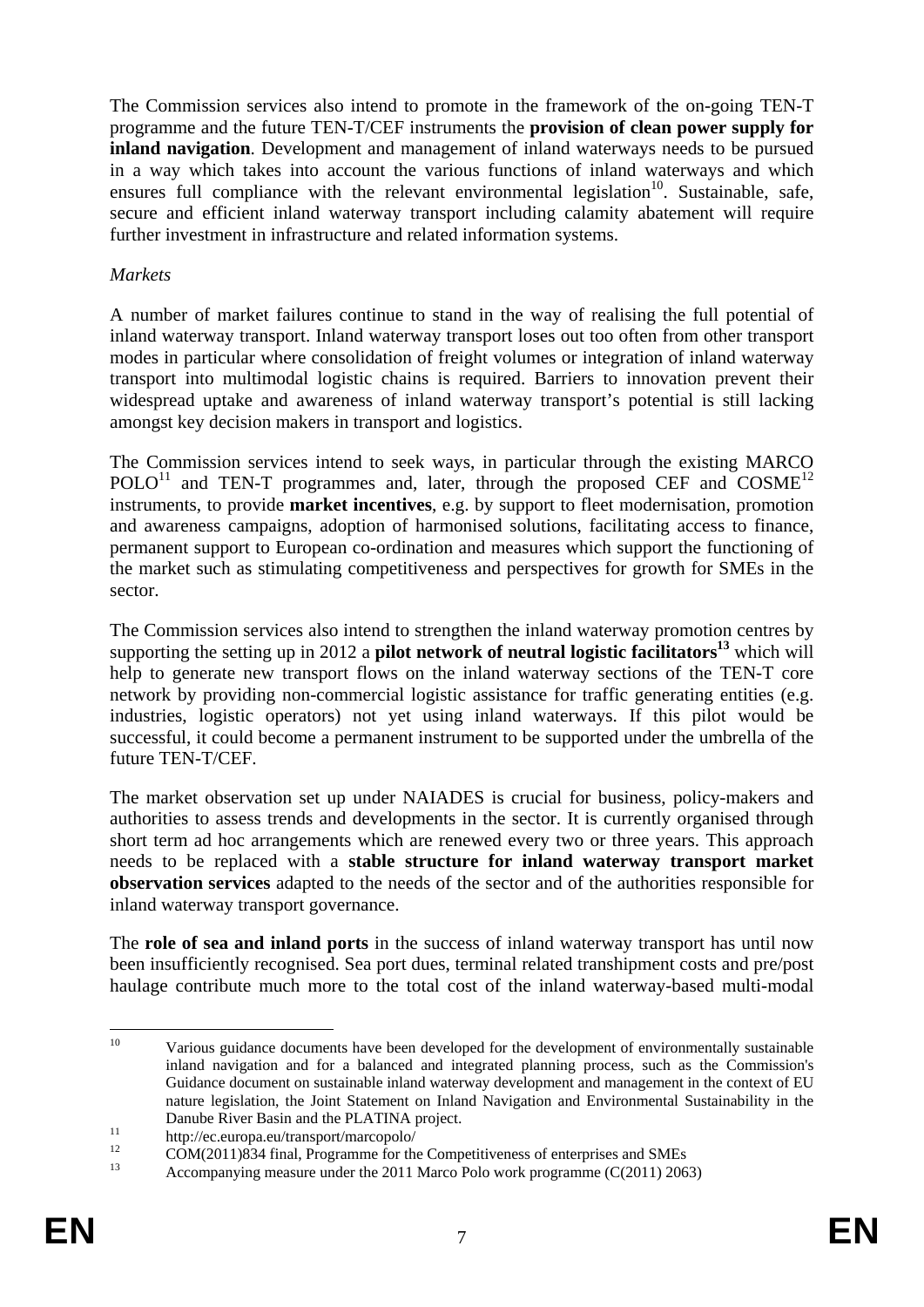chains than in the case of short sea shipping or rail based multi-modal chains where goods are often carried over longer distances. As a consequence, the capacity, availability and quality of inland port services play a determining role in the uptake of inland navigation by the shippers and freight forwarders.

Urban inland ports face increasing pressure from real estate development projects. The Commission services are preparing a strategy for moving towards zero-emissions urban logistics, considering aspects of access to waterways and land planning which can help to optimise the potential use of transport by waterways.

Alongside the review of its seaports policy, the Commission services will examine the current situation in more detail with a view to uncover key strengths and weaknesses and to evaluate the need for an EU inland ports policy to improve the position of inland ports in the multimodal TEN-T core transport network.

#### *Fleet*

Measures to foster inland waterway transport should go hand in hand with measures to improve its sustainability. Indeed, the inland waterway transport fleet is confronted with a number of key challenges. Large parts are over-aged due to the longevity of the vessel and are not adapted to today's logistics requirements. There are significant fleet innovation needs for instance in the fields of emission reduction, adaptation to variable water levels (including those due to climate change), energy efficiency and the introduction of new technologies for vessel power supply, but even if developments for instance in relation to alternative propulsion technologies are taking place, the small new vessel market remains a barrier for innovation and for coming to price-competitive solutions.

Inland waterway transport firmly leads on other modes of transport in areas such as congestion, noise emissions, land take, energy consumption and carbon footprint and safety and security. However, as regards emissions to the air – an important component of the external costs of transport – road and rail transport have made significantly more progress in reducing emissions than this transport mode.

As a result, the lead of inland waterway transport compared to road and rail transportation in terms of overall environmental friendliness is decreasing quickly as shown in the external cost coefficients of the MARCO POLO calculator published in the framework of the 2011 MARCO POLO $^{14}$  call for proposals.

Contrary to road transporters, barge operators have no strong economic or regulatory incentives to reduce inland waterway transport emissions. The Commission services are therefore preparing new measures for inland waterway transport to catch up. For the medium term, a proposal amending Directive 97/68/EC on emissions from non-road mobile machinery could introduce Stage IV emission limits for new engines used in Inland waterway vessels. A longer term framework for improvement of the environmental performance of the fleet is however needed including innovative propulsion systems and in particular with more stringent measures which are also applicable to the existing fleet. Such a stable framework would support the modernisation of the fleet, reduce its dependency upon increasingly expensive fossil fuels and make it more energy-efficient. The framework may also include flanking measures to help the transition to the new to be proposed standards, implemented at

 $14$ 

<sup>14</sup> http://ec.europa.eu/transport/marcopolo/getting-funds/call-for-proposals/2011/index\_en.htm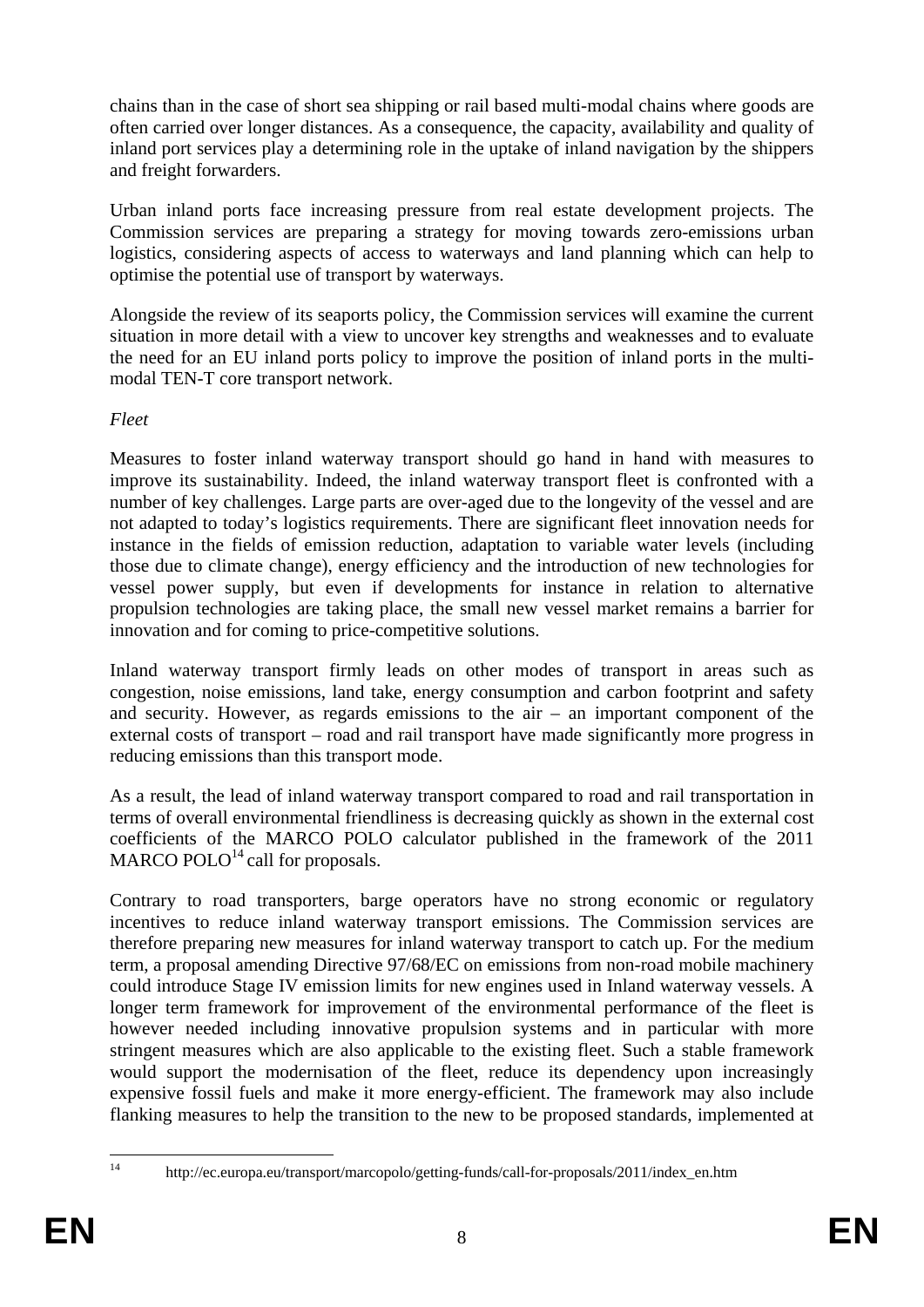Member State and European level and supported by the MARCO POLO and the future CEF programmes, for instance in support of the retrofitting of existing vessels. The Commission services will review the business as usual scenario and investigate options **for achieving by 2020 an overall performance regarding emissions levels for inland waterway transport that is better or at least comparable to the performance of road transport.**

The Commission services intend for this purpose to set up **a Common expert group on emission reduction for inland waterway transport** based upon existing structures such as the Group of Experts on Machinery Emission and open to key stakeholders and international bodies and bringing together the extensive experience which already exists in this domain.

#### *Jobs and skills*

In a number of Member States, a lack of personnel in the inland waterway transport workforce is looming, due also to the aging workforce. Despite the need for increased labour mobility to help addressing this issue, shortcomings persist in terms of mutual recognition of professional and equivalent qualifications. As no European minimum standards for inland waterway transport education have been defined, education and training for inland navigation personnel is organised at national level and differs quite strongly between Member States.

Within PLATINA a joint working group on professional competencies is making important groundwork for the step-by-step development of future European Standards of Training and Certification in Inland Navigation, which may become the starting point for a possible **new initiative on professional training and certification**, going beyond the Directive<sup>15</sup> on boat master's certificates. In a second phase, **manning requirements** with respect to the minimum number of crew members on board inland navigation vessels may also need to be addressed.

The Commission services intend to set up a **Common Expert Group on professional training and certification for inland waterway transport** open to the professional organisations, social partners, Member States, River Commissions and relevant international bodies. The objective of this working group is to develop and further elaborate standards for training and certification for the inland navigation sector, similar to those in maritime transport (STCW).

# *Information exchange and sharing*

Inland waterway transport policy development and support would be significantly improved if data and information could be exchanged and shared more efficiently. Today, information is scattered across a range of systems and information sources, with significant gaps to be filled. There is also no central source from which information on inland infrastructure can be drawn. River information services<sup>16</sup> (RIS) play a key role however, implementation is uneven across the EU, interoperability is not yet ensured and the potential benefits are not fully exploited yet. The first European data exchange services have developed within the PLATINA project but they should be put on a more stable footing for example with support of the future CEF.

The Commission services have taken the first steps towards **a RIS implementation survey and policy evaluation** which will gather information on the efforts required to complete the

 $15$ 15 Council Directive 96/50/EC on the harmonization of the conditions for obtaining national boat masters' certificates for the carriage of goods and passengers by inland waterway in the Community, as amended.<br><sup>16</sup> Pursuant to Directive 2005/44/EC.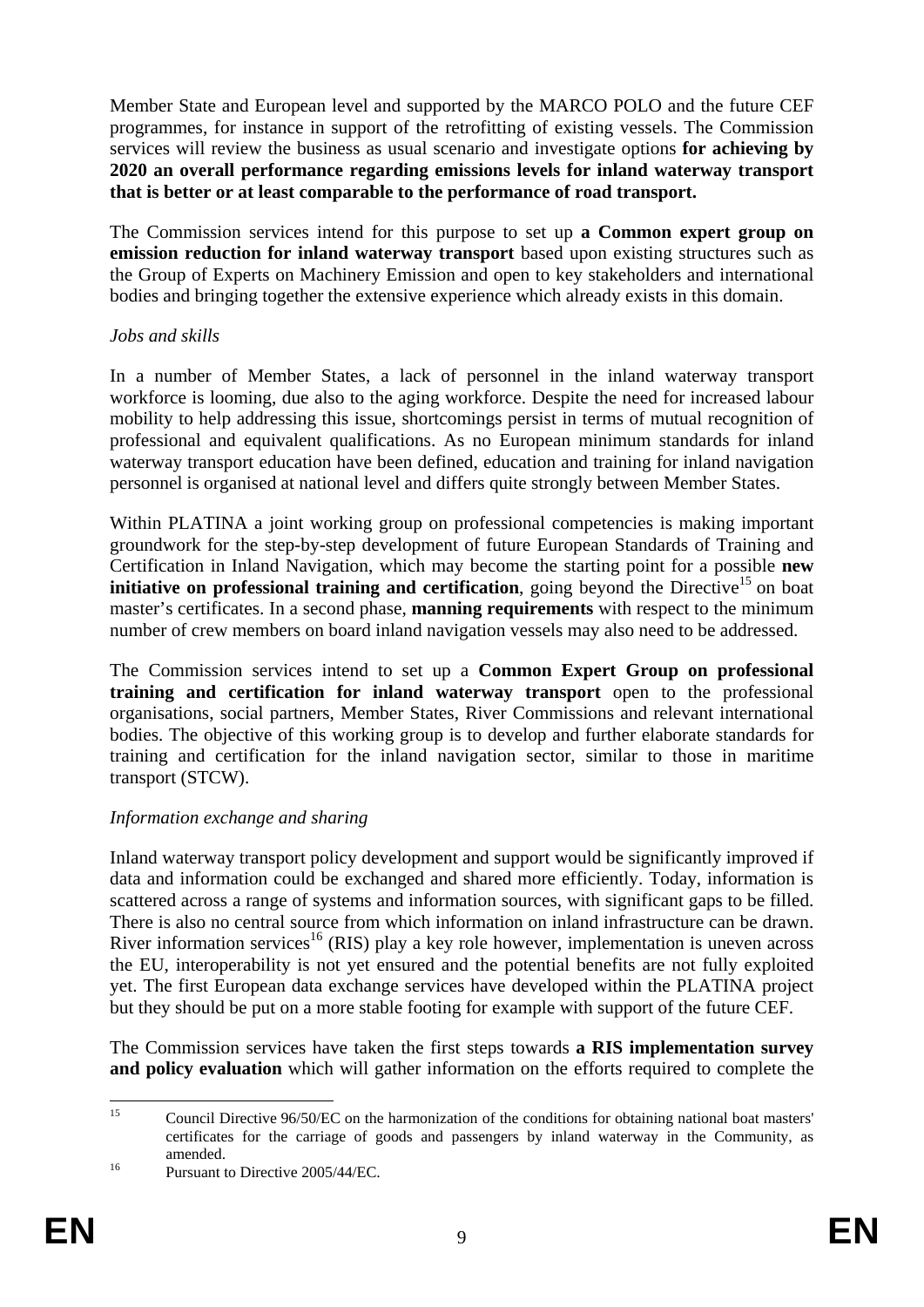implementation of the RIS Directive and on the opportunities of reaping the wider benefits of the investments already made.

A **RIS joint steering platform,** chaired by the European Commission with the support of TEN-T EA and composed of representatives of the Member States, stakeholders, River Commissions and the UN/ECE will be set up for this purpose with the following tasks:

- to follow the **RIS policy evaluation** and to act upon its recommendations;
- to elaborate a **joint RIS implementation strategy**, setting out cooperation mechanisms for streamlined governance and implementation monitoring mechanisms;
- to monitor the **international data exchange systems** and to provide guidance for their further development;
- to elaborate a **strategic RIS investment perspective 2014-2020** which will be updated on a yearly basis and which should feed into the CEF instruments;
- to discuss **annual work programmes for RIS expert groups** and to provide strategic orientation.

Based upon the RIS policy evaluation, the Commission services intend to engage – together with the TEN-T EA – in a reflection on how to better organise exchange and sharing of information in relation to inland waterway transport. It may for instance be desirable to integrate relevant information in a possible future **shared information capability for inland waterway transport, bringing together data on infrastructure, fleet, operations and market.** Together with information from other transport modes, this could lead to e-freightenabled truly intermodal infrastructure information systems.

#### <span id="page-9-0"></span>**6. INLAND WATERWAY TRANSPORT GOVERNANCE – EUROPEAN AND INTERNATIONAL LEVEL**

In the inland waterway transport sector, a variety of organisations at national, EU and international level (River Commissions, UN/ECE, European Commission, TEN-T EA) are dealing within their sphere of competence often with similar matters using the same limited number of experts from the respective Member States. This leads to parallel initiatives, and, if not properly coordinated, to the risk of overlaps and conflicts.

The Commission services do not intend to change the current institutional landscape. However, further discussion with the various international bodies and their Member States is required in order to come to a clearer division of tasks between the various international bodies dealing with inland waterway transport building upon the respective strengths of each organisation. For instance, the Commission services consider that new approaches could be envisaged to better harness the expertise of the Central Commission for the Navigation of the Rhine (CCNR) in the field of the minimum technical requirements applicable to vessels on inland waterways and in the field of market observation.

Furthermore, the implementation of existing, well established inland waterway transportrelated policies could benefit from the establishment of broader "**joint implementation**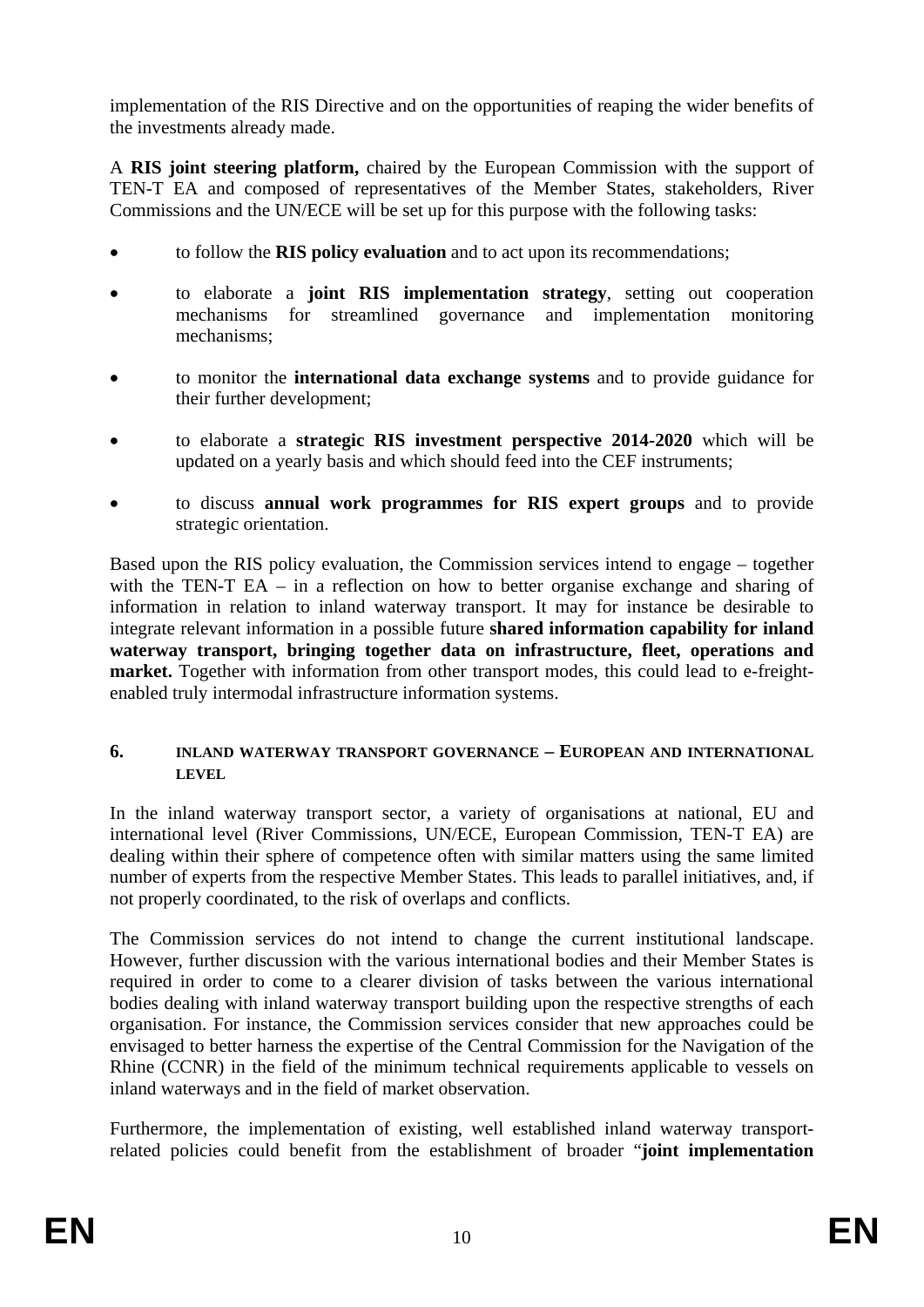**strategies**", with multilevel governance and more oversight of the implementation activities, interlinking where appropriate with the governance of the TEN-T corridors. The Commission services propose to "test" such a joint implementation strategy for the RIS policy implementation as outlined above under point 5.

Conversely, for new or emerging policies, it may be more efficient to identify a single international body which uses its institutions and decision-making processes to define new policy initiatives of which the substance is discussed in consultation with the other international bodies. Once the policies have been adopted under the procedures of the reference institution, other bodies can complement the process with their decision-making processes. This approach has the advantage of less complexity, shorter policy-making cycles and coherence of approach if all the bodies align with this approach. This model has already proven to be effective in the field of inland waterway transport of dangerous substances<sup>17</sup>. For new or emerging policies, the Commission services therefore consider that dedicated open structures – **common expert groups** – should be set up. As indicated above, the Commission services intend to put in place such groups for two emerging priority areas: 1) professional qualifications and certification and 2) fleet emission standards. The expert groups should involve the key stakeholders and also key international bodies will be invited to participate.

### <span id="page-10-0"></span>**7. EXPLOITATION OF FINANCING POSSIBILITIES OFFERED BY EU FINANCING INSTRUMENTS**

# *Opportunities under the current financing framework*

The opportunity to support inland waterway transport through the existing and upcoming EU financial instruments is significant, but needs to be seized. During the current phase of the design and preparation of the financial instruments under the multi-annual financing framework 2014-2020, it is particularly important to refine today the analysis of required investments for achieving good navigation status for inland waterway transport infrastructure, for developing a well-dimensioned network of accessible and efficient inland ports with sufficient capacity and to refine the needs for research and innovation.

The opportunities that will arise under the new multi-annual financial framework (see below) should be seized today and the Commission services therefore intend to bring together, with the support of the TEN-T Coordinators, the TEN-T Executive Agency and the European Investment Bank, the inland waterway transport investments needs identified for the TEN-T corridors in the context of strategic **TEN-T Corridor investment plans** for each corridor. There is also a need for regular monitoring of potential inland waterway transport projects, about which strategic information is to be integrated into a "**TEN-T project pipeline dashboard"**. The project pipeline developed in the framework of this European strategic TEN-T investment plan would feed into the (multi-)annual work programmes of the Connecting Europe Facility.

Member States and inland waterway transport stakeholders are invited to fully exploit the possibilities of the on-going 2011 TEN-T annual call to prepare for the implementation of the CEF instrument. Mid-2012, the Commission will assess again the progress with the implementation of the current TEN-T multi-annual programme and will on that basis decide

 $17$ 17 European Agreement concerning the International Carriage of Dangerous Goods by Inland Waterways (ADN)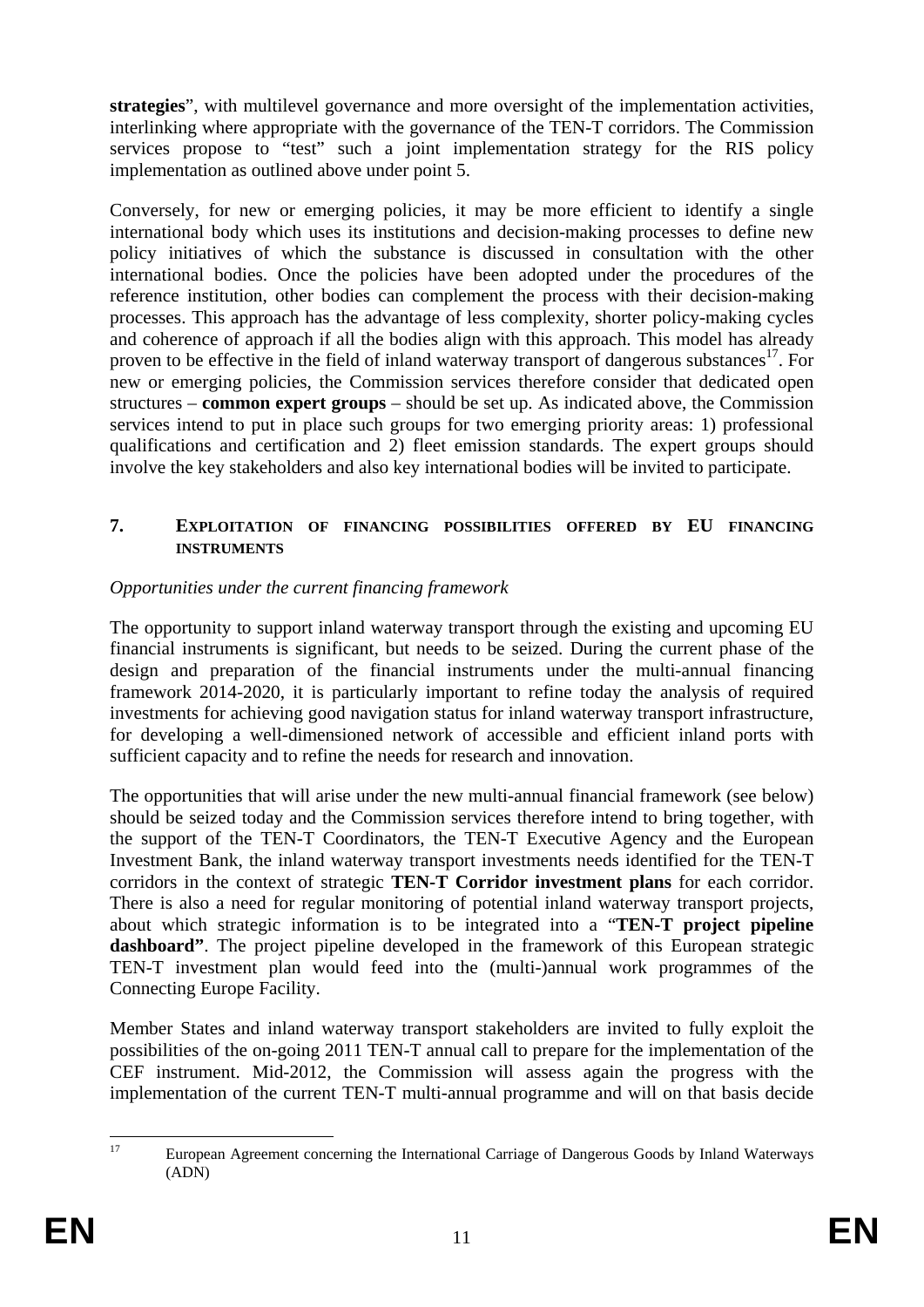on the prospect and size of a further TEN-T multi-annual call in 2012. This may represent a further opportunity in particular for the inland waterways that are part of priority projects 18 and 30 and for RIS. Stakeholders are invited to prepare **roadmaps for the integration of inland waterway transport into the future multimodal TEN-T corridors** which should also prepare for the take up of future CEF instruments – including innovate financing instruments – to promote investment in inland waterways and inland ports.

Implementation support for  $NAIADES<sup>18</sup>$  beyond 2012 will be provided through the FP7 programme for the R&D aspects and through an accompanying measure under the Marco Polo programme for the operational aspects of the implementation of NAIADES. This should allow the evolution of the Strategic Research Agenda for inland waterway transport developed under NAIADES I into a **Strategic Research and Innovation Framework for inland waterway transport**. This framework could be integrated into the existing Waterborne Technology Platform developed under the  $7<sup>th</sup>$  FP but could also feed directly into the programming of the future HORIZON 2020 instrument. MARCO POLO will also continue to provide funding opportunities for inland waterway transport until 2013 through its annual calls for proposal.

Under the current Regulation on the Reserve Fund<sup>19</sup>, it has not been possible to put this fund to use in support of the inland waterway transport sector because of the varying interests of the stakeholders and of the stringent conditions to activate the crisis mechanism of the Regulation. The Commission services will engage with the sector to discuss a possible **new approach for activating the Reserve Fund** which may allow the fund to further leverage the support offered by the future CEF for efficient and sustainable inland waterway transport freight transport services.

The Transport White Paper foresees to examine mandatory application of internalisation charges on all inland transport modes on EU territory in the period 2016-2020. Hence, under the new financial framework, increasing emphasis will be put on complementing public financial resources with user revenues. A review of the Member State's infrastructure charging policies for inland waterways will feed into the broader reflection on how to establish a level playing field across all modes of transport with respect to internalisation charges. Furthermore, the resulting monetary streams from user charges can also help to finance inland waterway maintenance costs. The Commission services plan to launch **a consultation process on the use of infrastructure charging for inland waterway transport.** 

# *Opportunities under the multi-annual financial framework 2014-2020*

The future TEN-T/CEF is expected to support the completion by 2030 of the TEN-T inland waterway core network including its connection to other transport modes and will promote deployment of innovation in particular to promote efficient and sustainable inland waterway freight transport services.

<sup>18</sup> Implementation support is currently provided by the  $7<sup>th</sup>$  Research Framework Programme (FP7) project PLATINA which terminates in 2012

<sup>19</sup> Commission Regulation (EC) No 805/1999 of 16 April 1999 laying down certain measures for implementing Council Regulation (EC) No 718/1999 on a Community fleet capacity policy to promote inland waterway transport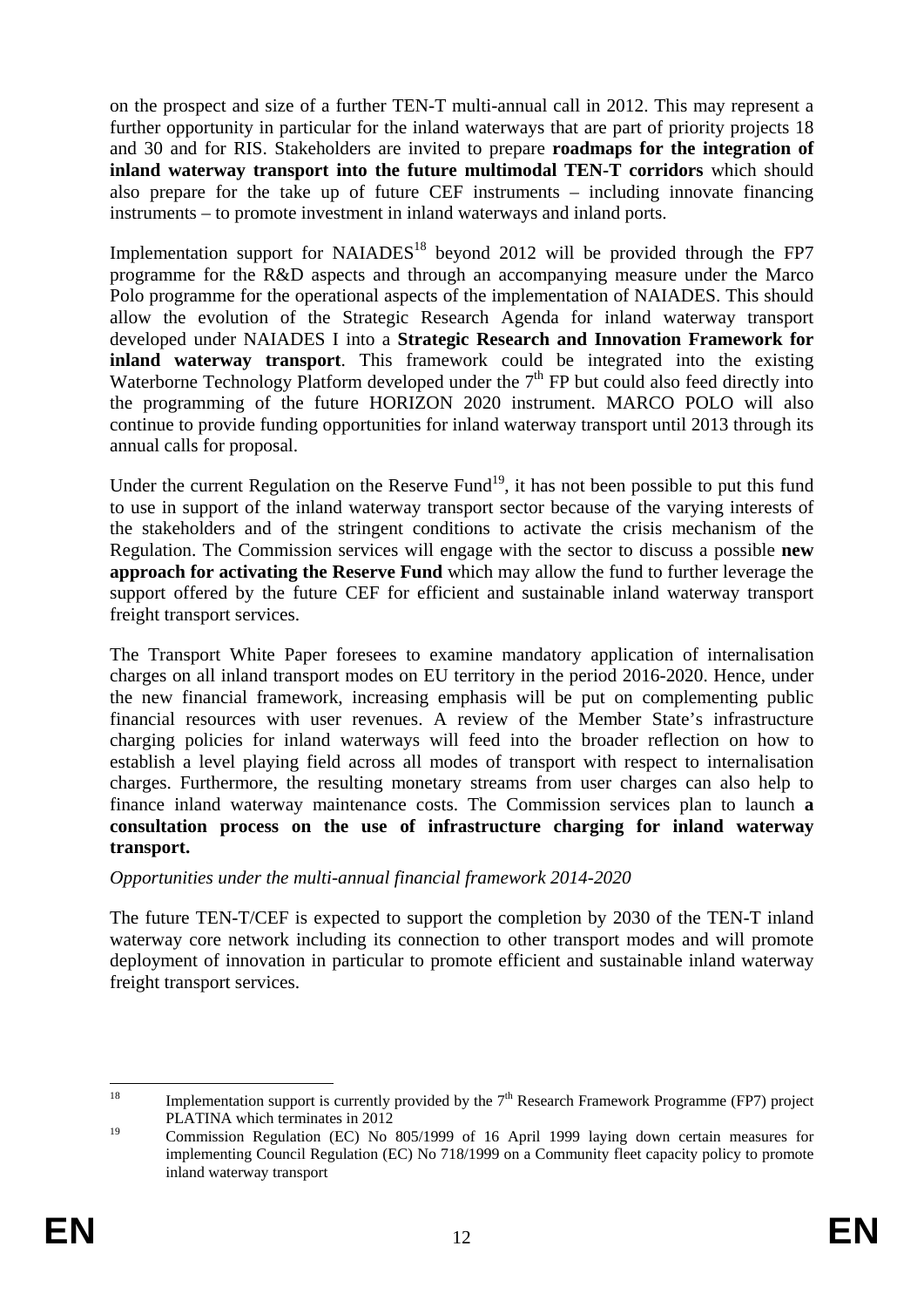The proposed HORIZON 2020 instrument, the Framework programme for research and Innovation<sup>20</sup> will be utilised to boost research and innovation in the inland waterway transport sector.

The proposed **Programme for the Competitiveness of enterprises and SMEs**  $(COSME)^{21}$ will support the competitiveness of the inland waterway transport sector and its access to finance.

The future **Common strategic framework for Cohesion funding**<sup>22</sup> complement the above instruments and will support the deployment of the comprehensive network. Finally the European Neighbourhood Instrument and the Instrument for Pre-Accession Assistance will provide support for accession countries to integrate into the TEN-T network.

Any funding foreseen under these programmes mentioned will come within the envelopes of these programmes set for the whole programming period.

# <span id="page-12-0"></span>**8. TIMING AND TRANSITION FROM NAIADES I TO NAIADES II**

The Commission services intend to come forward in 2013 with a NAIADES II policy package comprising a Communication which may be associated with the first legislative proposal on emission limits for inland navigation. An impact assessment will provide further evidence on the impacts of the actions considered, before any decision is taken to integrate them into or associate them with the NAIADES II Communication. This timing allows a smooth transition from NAIADES I which expires at the end of 2013.

 $20$ <sup>20</sup> COM(2011)808-812 final

<sup>&</sup>lt;sup>21</sup> COM(2011)834 final<br><sup>22</sup> COM(2011)612 final

<sup>22</sup> COM(2011)612 final